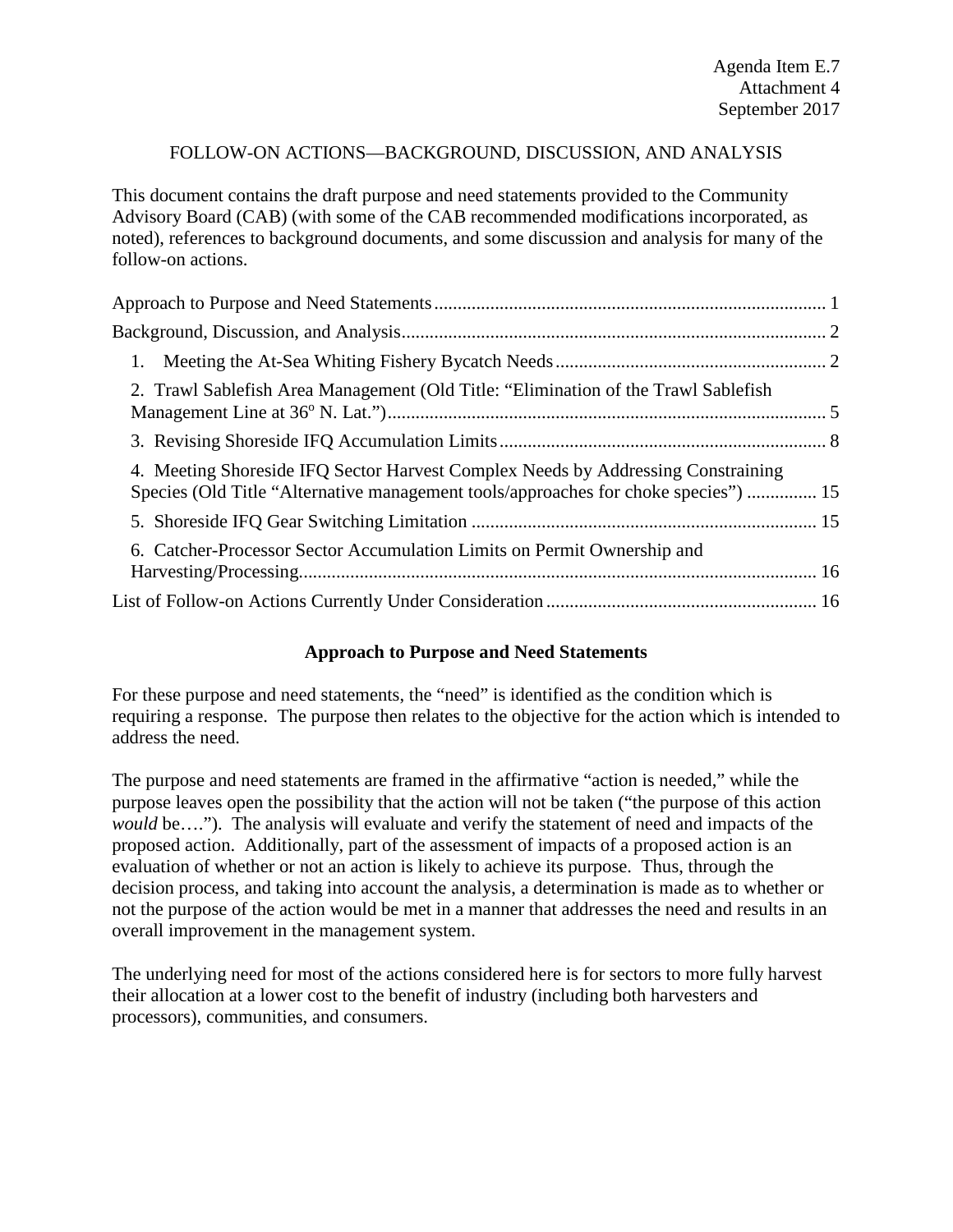#### **Background, Discussion, and Analysis**

#### <span id="page-1-1"></span><span id="page-1-0"></span>*1. Meeting the At-Sea Whiting Fishery Bycatch Needs*

**Proposed Purpose and Need (Council Staff Prepared):** Action is needed to allow the atsea sector to more fully and efficiently harvest its allocation to the benefit of industry (harvesters and processors), communities, and consumers. The at-sea sectors' allocation of bycatch species occasionally prevent the fleets from taking their entire allocation, while simultaneously reducing their flexibility, increasing their costs, and hampering their ability to avoid protected or prohibited species, such as salmon. The purpose of this action would be to relieve reduce the bycatch constraints. **[Incorporates CAB recommendation to change "relieve" to "reduce."]**

#### *a. Between Sector Quota Trading*

See September 2016 agenda item on intersector quota trading:

[Agenda Item F.4:](http://www.pcouncil.org/wp-content/uploads/2016/08/F4_SitSum_QP_Trading_SEPT2016BB.pdf) Scoping Trawl Sector Quota Pound Trading

- Agenda [Item F.4, Supplemental Staff Agenda Item Overview PowerPoint](http://www.pcouncil.org/wp-content/uploads/2016/09/F4_Sup_Staff_Overview_PPT_QP_Transfer_SEPT2016BB.pdf)
- [Agenda Item F.4, Attachment 1:](http://www.pcouncil.org/wp-content/uploads/2016/08/F4_Att1_QP_Trading_SEPT2016BB.pdf) Scoping Trawl Sector Quota Pounds Trading
- [Agenda Item F.4.a, Supplemental GMT Report](http://www.pcouncil.org/wp-content/uploads/2016/09/F4a_Sup_GMT_Rpt_SEPT2016BB.pdf)
- [Agenda Item F.4.a, Supplemental GAP Report](http://www.pcouncil.org/wp-content/uploads/2016/09/F4a_Sup_GAP_Rpt_SEPT2016BB.pdf)

## *b. Changing Within Trawl Allocations*

For sector utilization of trawl allocations, see intersector allocation document [\(Agenda Item](http://www.pcouncil.org/wp-content/uploads/2017/05/F2_Att2_Am21Eval_JUN2017BB.pdf)  [F.2.a, Attachment 2, June 2017\)](http://www.pcouncil.org/wp-content/uploads/2017/05/F2_Att2_Am21Eval_JUN2017BB.pdf).

## *c. Permanent Change from Hard Caps to Set Asides*

At its September 2016 meeting, the Council recommended set-aside management for the darkblotched rockfish and Pacific ocean perch that are allocated to the at-sea whiting sectors as total catch limits (Alternative 1, as provided in [Agenda Item F.7.a, WDFW Report\)](http://www.pcouncil.org/wp-content/uploads/2016/08/F7a_WDFW_Report_SEPT2016BB.pdf). Plan amendment language on this action will be presented to the Council at the September Council meeting. That language does not include a sunset date or trigger and without a specific sunset the accompanying National Environmental Protection Act analysis is expected to evaluate the action as being in effect indefinitely. Given these circumstances, making the set-asides for these two species permanent may only require a policy statement from the Council, and conversion from a set-aside back to a hard cap would require a plan amendment. The Council's September 2016 action leaves widow rockfish and canary as the two nonwhiting species for which the at-sea sector is allocated a total catch limit. Further action would be required to make these set-aside species.

See September 2016 agenda item on at-sea sector set-asides final action.

[Agenda Item F.7:](http://www.pcouncil.org/wp-content/uploads/2016/08/F7__SitSum_AtSeaSetAsides_SEPT2016BB.pdf) Amendment 21 At-Sea Sector Set-Asides Final Action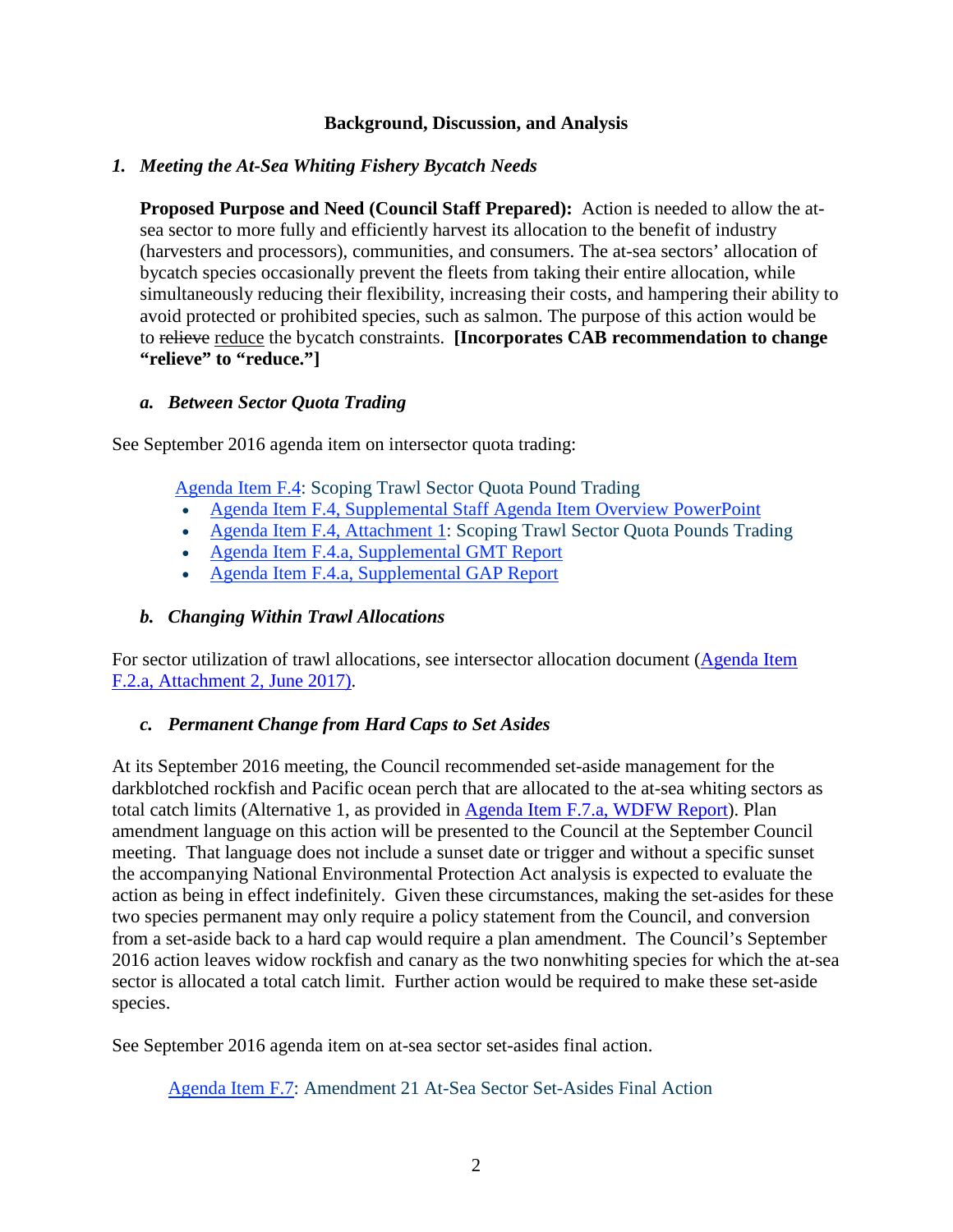- [Agenda Item F.7.a, WDFW Report:](http://www.pcouncil.org/wp-content/uploads/2016/08/F7a_WDFW_Report_SEPT2016BB.pdf) Assessment of Managing Darkblotched Rockfish and Pacific Ocean Perch as Set Asides in the At-Sea Sectors
- [Agenda Item F.7.a, Supplemental WDFW PowerPoint](http://www.pcouncil.org/wp-content/uploads/2016/09/F7a_Sup_WDFW_PPT_SEPT2016BB.pdf)
- [Agenda Item F.7.a, Supplemental GMT Report](http://www.pcouncil.org/wp-content/uploads/2016/09/F7a_Sup_GMT_Rpt_SEPT2016BB.pdf)
- [Agenda Item F.7.a, Supplemental GAP Report](http://www.pcouncil.org/wp-content/uploads/2016/09/F7a_Sup_GAP_Rpt_SEPT2016BB.pdf)
- [Agenda Item F.7.b, Supplemental Public Comment](http://www.pcouncil.org/wp-content/uploads/2016/09/F7b_Sup_PubCom_SEPT2016BB.pdf)

## d. *Increasing Amounts Available for Harvest*

There are three places where uncertainty is taken into account in setting groundfish sector harvest guidelines (see following figure).



The primary opportunities for increasing the acceptable biological catch (ABC) would be to increase the P\* values (the probability of overfishing based on uncertainty in the overfishing limit). The Council harvest policy, defined in the Fishery Management Plan (FMP), is not to set a P\* above 0.45. The P\* values for all of the allocated at-sea sector bycatch species are set at the maximum (see following table).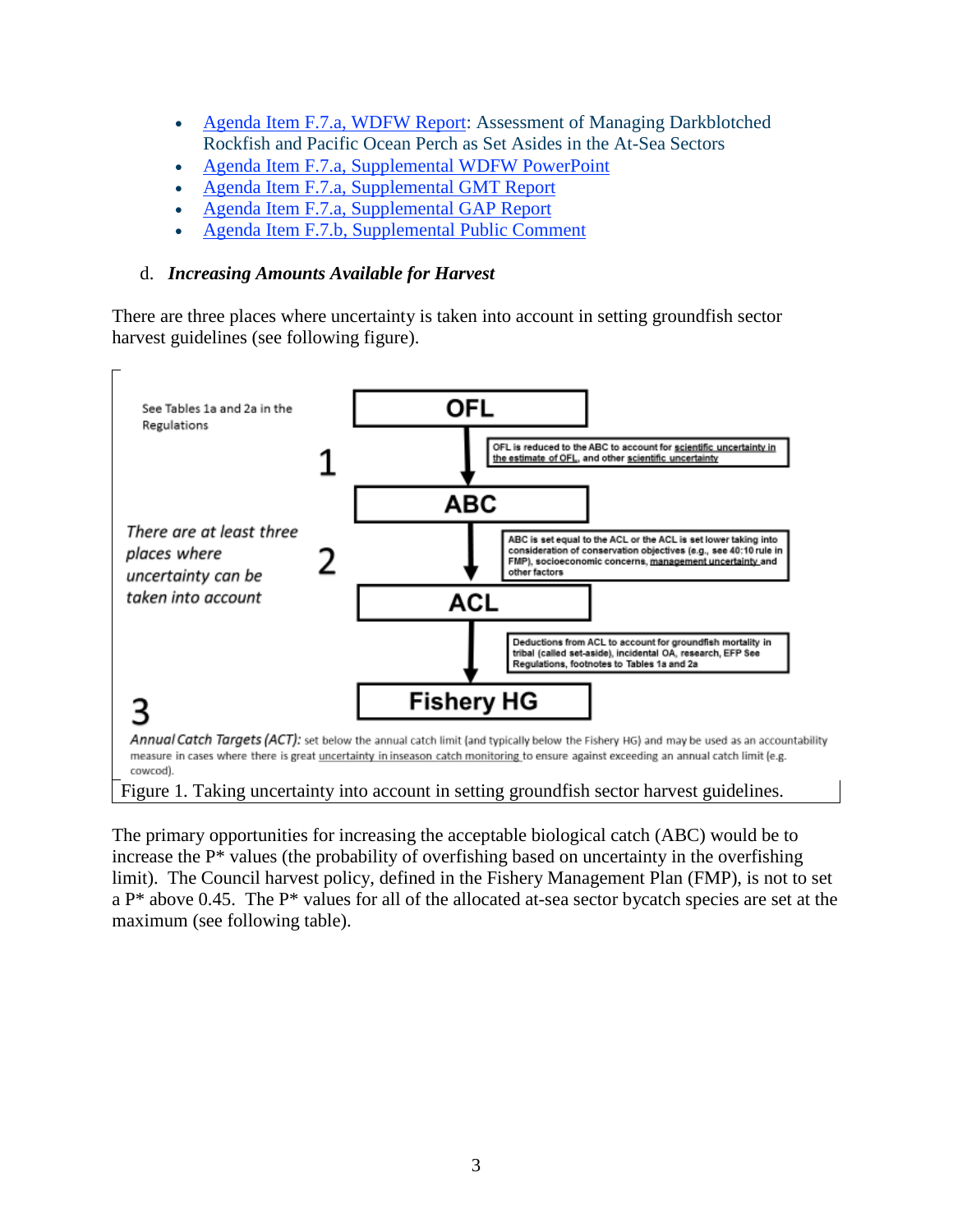|                       | 500                                                                                    |               |            |          |           |               |                               |               |                                                        |
|-----------------------|----------------------------------------------------------------------------------------|---------------|------------|----------|-----------|---------------|-------------------------------|---------------|--------------------------------------------------------|
| At-Sea<br>Bycatch Spp | Harvest Control Rule (17/18)                                                           | <b>Tribal</b> | <b>EFP</b> | Research | <b>OA</b> | <b>Buffer</b> | Set-<br>aside<br><b>Total</b> | Fishery<br>ΗG | <b>Set</b><br>Aside<br>as % of<br><b>Fishery</b><br>ΗG |
| Canary                | $ACL = ABC (P^* = 0.45)$                                                               | 50.0          | 1.0        | 7.2      | 1.2       | 188.0         | 247.4                         | 1466.6        | 17%                                                    |
| Darkblotched          | $ACL = ABC (P^* = 0.45)$                                                               | 0.2           | 0.1        | 2.5      | 24.5      | 50.0          | 77.3                          | 563.8         | 14%                                                    |
| <b>POP</b>            | ABC $(P^* = 0.45)$ ; 281 mt ACL<br>in 2017 and 2018; ACL (SPR $=$<br>86.4%) thereafter | 9.2           |            | 5.2      | 10.0      | 25.0          | 49.4                          | 231.6         | 21%                                                    |
| Widow                 | $ACL = ABC (P^* = 0.45)$                                                               | 200.0         | 9.0        | 8.2      | 0.5       |               | 217.7                         | 13290.3       | 2%                                                     |

Table 1. Harvest control rules and set-asides for at-sea bycatch species (2017/2018 specifications).

Another approach might be to look at ways to increase fishery harvest guidelines. ACLs are reduced by off-the-top deductions and tribal set-asides to determine the fishery harvest guidelines. The GMT generally recommends off-the-top deductions for research and incidental open access that are at the maximum observed in the several previous years. A less conservative approach might be taken. Additional analysis can be done to evaluate the degree to which actual harvests have reached the amounts deducted off the top for research and incidental open access fisheries. The off-the-top deductions also include buffers which are established to help mitigate adverse impacts to any sector that reaches its allocation (including the at-sea sector). Buffers between the ACL and the harvest guideline provide an opportunity to reallocate to the sector in need without putting those amounts through the allocation formulas. Thus, reducing the buffers could increase the probability of the need to constrain the at-sea sector.

# *e. Carryover Provisions for Unused Set-asides*

Based on current legal interpretation, for any species for which the ABC is set equal to the ACL (see previous table), a carryover provision will first require policy adjustments to allow ABC/ACL carryover, in order to open the door for carryover within the catch share program. This issue will be addressed under Flexibility in Annual Catch Limit Management Response Scoping at the September Council meeting (Agenda Item E.5). Recently, the Council Coordination Committee (a committee comprised of representatives from all eight Councils) submitted questions to NMFS on National Standard 1 and its guidelines [\(http://www.nmfs.noaa.gov/sfa/laws\\_policies/national\\_standards/documents/ccc-ns1](http://www.nmfs.noaa.gov/sfa/laws_policies/national_standards/documents/ccc-ns1-questions.pdf) [questions.pdf\)](http://www.nmfs.noaa.gov/sfa/laws_policies/national_standards/documents/ccc-ns1-questions.pdf). Questions about implementing carryover provisions are addressed starting on page 11 of that document.

The new carryover policies could allow carryover from one year to the next even if the ACL is set equal to the ABC; however, establishing a carryover contingency appears to require some advance specification and impact analysis. For example, the ACL might be specified as variable based on carryover amounts, but that variability would have to be analyzed.

In general, there are questions as to how it might be possible to implement the new carryover policy. First, to be fully effective, the policy would have to be set up to work both between the first and second year of the biennium and from one biennium to the next. The latter has not yet received much discussion or consideration.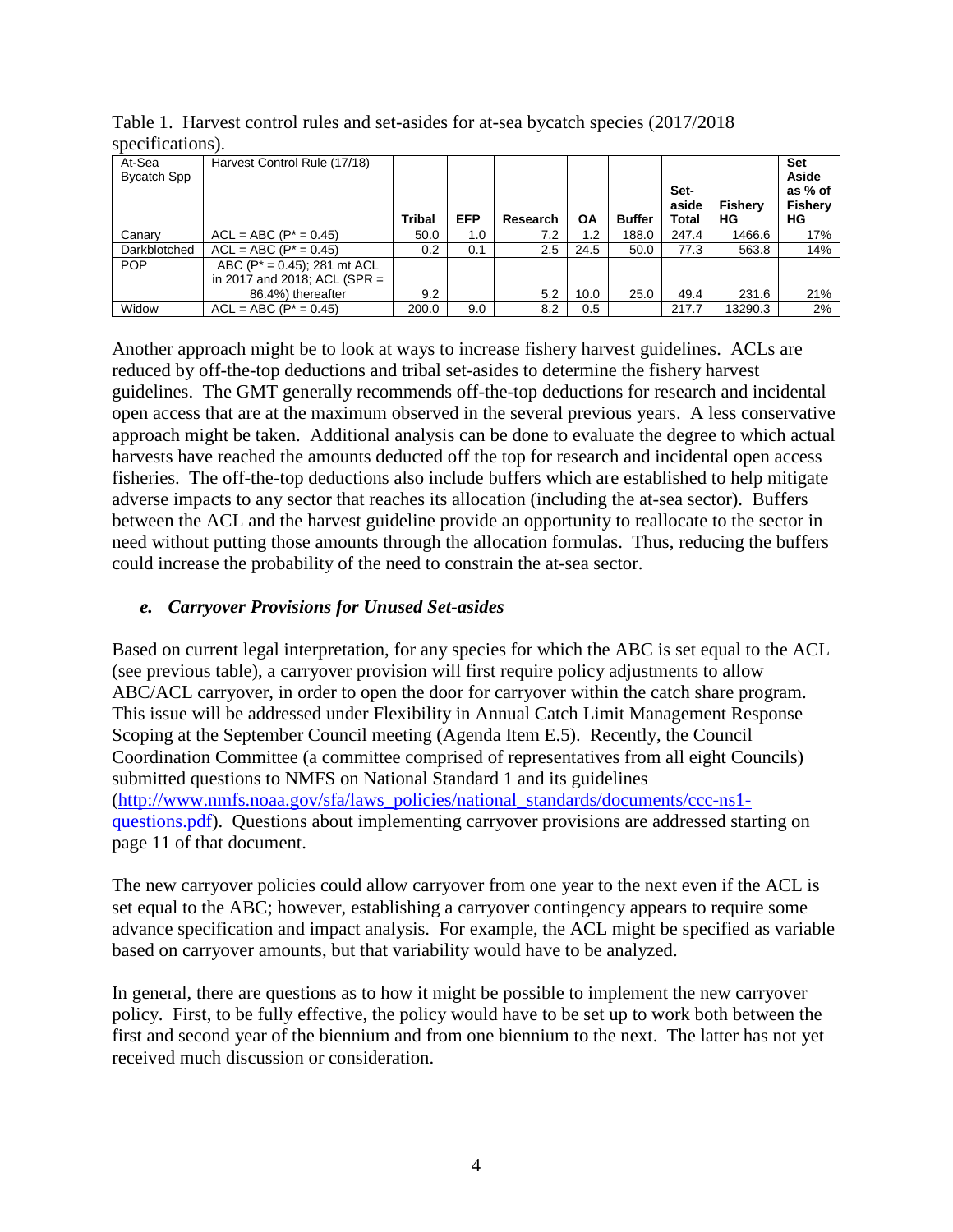Second, there is the question of the time at which the data on a previous year would be available (i.e. whether there is unused allocation) and whether there would be enough time left in the year to make the carryover worthwhile. For species for which the ACL is set equal to the ABC, the carryover policy will require an adjustment to the ABC. On the one hand, the ABC will have to be adjusted based on an assessment of the harvest of all sectors (not just trawl) and so may be dependent on the data availability for the sector that is slowest to report. On the other hand, if other sectors take a relatively minor amount it may be possible to make a carryover decision prior to finalization of the previous year's data (or carryover might be finalized based on historic patterns of harvest for other sectors).

Carryover of set-aside may complicate the management system and may not be in line with the way in which set-asides were originally intended to be used. In a sense, it turns them back into an allocation which is being managed. For example, if there is a policy to carryover set-aside underages, would the rationale for underages lead the Council to a position of having to do something similar for overages?

## <span id="page-4-0"></span>*2. Trawl Sablefish Area Management (Old Title: "Elimination of the Trawl Sablefish Management Line at 36<sup>°</sup> N. Lat.*")

This measure was originally proposed to alleviate local gear conflicts, but has also been identified as a measure that could potentially make sablefish quota pound (QP) that is underharvested in the south available on a coastwide basis, reducing the sablefish constraint in northern mixed stock trawl fisheries.

**Proposed Purpose and Need (Council Staff Prepared):** Action is needed to reduce between gear conflicts south of  $36^{\circ}$  N. latitude that may be resulting in lower than optimal economic benefits. The current management boundary is not needed for conservation purposes and is generating an incentive for vessels participating in the trawl sector using pot gear to increase their effort in the southern area in order to take advantage of quota which is restricted to that area. This is generating a conflict between those vessels and vessels from other sectors that use line gear in that area. The purpose of this action would be to reduce the incentive for fishing in a manner that generates these conflicts.

**Proposed Purpose and Need (CAB Recommendation):** Action may be needed to allow the shorebased trawl sector to reduce costs and more fully harvest its allocation to the benefit of industry (harvesters and processors), communities, and consumers. Currently, the trawl southern sablefish allocation is going largely unharvested while the northern sablefish allocation is nearly fully harvested. The management boundary at  $36^{\circ}$ N. latitude is not needed for conservation purposes. The trawl sablefish in the south is being harvested primarily by vessel using pots (vessels gear switching) that come down from the north and it has been stated in public comment that this is resulting in a conflict between those vessels and vessels from other sectors that use line gear in that area (gear interaction and grounds and market competition). The purpose of this action would be to create a coastwide sablefish allocation for the trawl sector.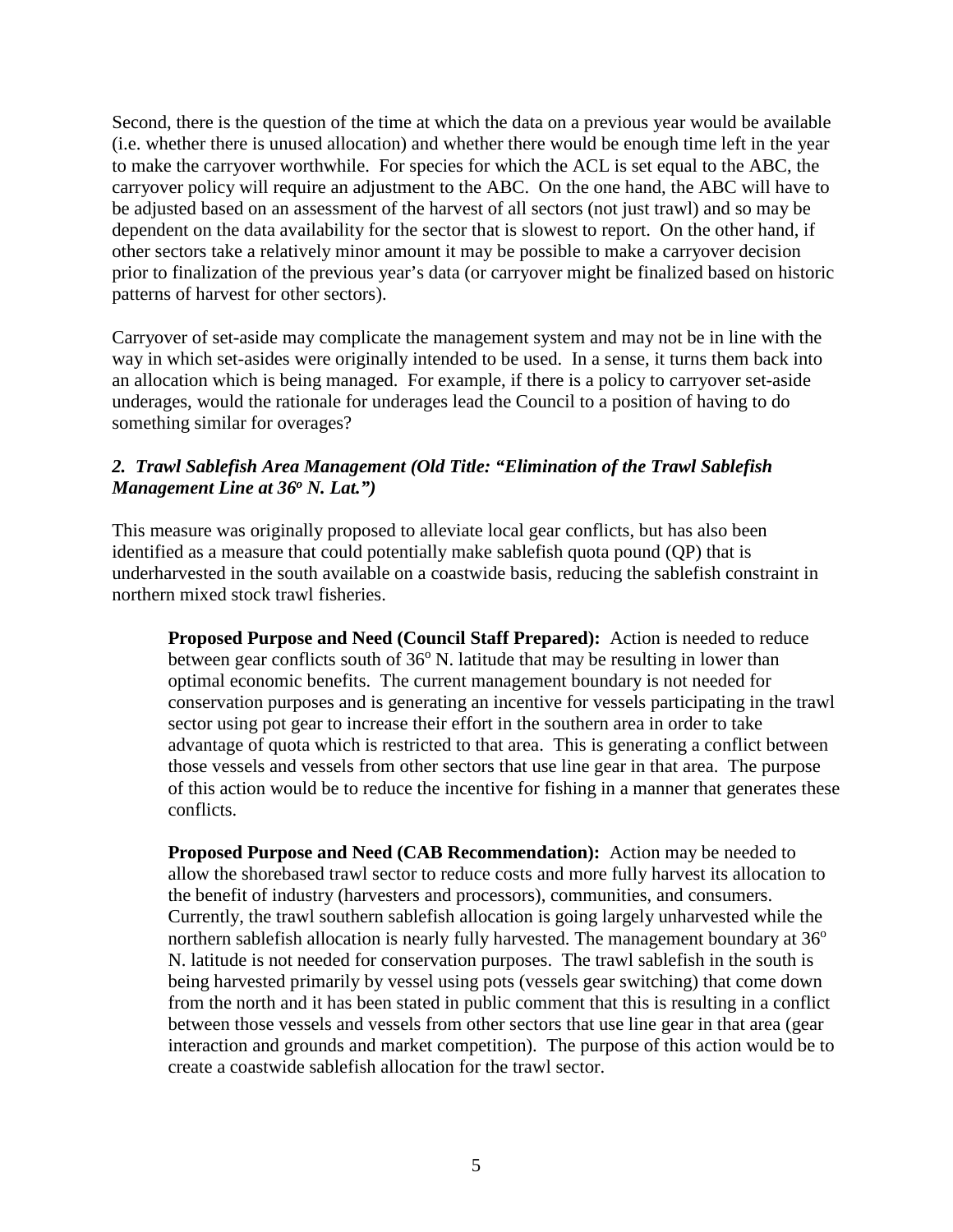Currently, a coastwide ABC is set for sablefish which is then subdivided north and south to achieve allocation results and program elements specified in the FMP. Management was originally divided at 36<sup>o</sup> N. because the stock assessment extended only that far south. When a coastwide stock assessment was developed, the line at  $36^{\circ}$  N. was maintained in order to deal with the management system that had developed around it (e.g. the limited entry fixed gear sablefish tier system extends only to  $36^{\circ}$  N.). Vessels from the north have been travelling to the south to harvest the southern trawl sablefish quota, in particular, vessels that are using non-trawl gear to catch their trawl allocation (gear switching). This has resulted in reports of fishing ground and market place conflicts between gear switchers and local vessels that participate in other sectors.

#### *What is the nature of the gear conflict problem?*

The draft catch share review document (Agenda Item F.2.a, Catch Share Analysts Report, June [2017\)](http://www.pcouncil.org/wp-content/uploads/2017/05/F2a_CatchShareAnalystsReport_FullReport_ElectricOnly_Jun2017BB.pdf) discusses the gear conflicts occurring in the south. Documentation of the performance of the gear switching provision starts on page 3-129 and discussion of the southern allocation and its utilization on page  $3-130$ . Discussion of the conflicts south of  $36^{\circ}$  N. Lat. starts in the "Conflicts with Other Fisheries" section on page 3-178, and additional discussion of the interactions between fisheries can be found in the communities section starting on page 3-289 (esp., p. 3-291). In the section on environmental performance see starting on page 3-352.

#### *How active have northern vessels been in the southern sablefish fishery?*

Over the first six years of the catch share program, landings by a cumulative total of 11 vessels that also participated in the north accounted for between about 50 and 60 percent of the trawl southern sablefish landings (690 mt out of a total of 1,291 mt caught and 3,808 mt allocated in the south; landing data summarized from PacFIN fish tickets). In any one year, no more than four vessels with northern landings also landed trawl southern sablefish. A more careful consideration of the likelihood that sablefish currently caught and landed in the south will be caught and landed in the north would include identifying not only whether a vessel is active in the north but whether its main area of activity is in the north (in which case it may be less likely that it would travel south to harvest its quota, if the  $36<sup>o</sup>$  line is eliminated for the trawl fishery).

#### *Where is southern sablefish landed?*

While vessels from the north participate in the south, almost all the landings by these vessels are into the port of Morro Bay. On average, over 92 percent of the southern sablefish is landed in Morro Bay and none of the harvest from this area is landed further north than Monterey. Landings in ports other than Morro Bay are sporadic with no port showing landings in more than 3 of 6 years (from 2011 through 2016).

## *How much sablefish QP might become available in the north?*

The sablefish QP that might become available for use in the north is a combination of the amount by which the southern sablefish is underharvested and the amount of southern sablefish harvested by vessels that would instead fish in the north (see discussion in previous pargraphs).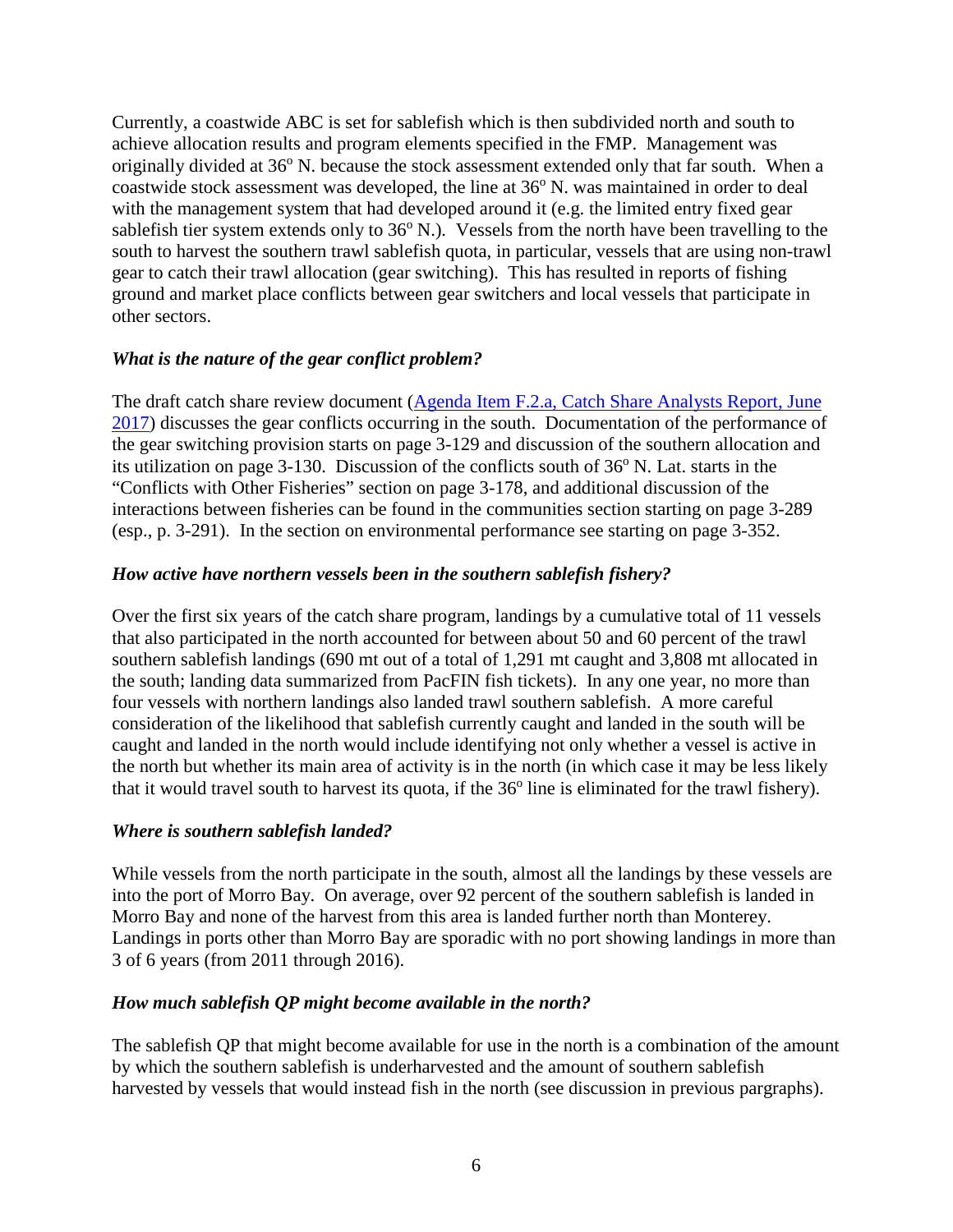Over the last four years of the program (2013-2016), the southern sablefish trawl allocation has generally been underharvested by about three quarters (see following table). If that unharvested amount had been available in the north, it would have increased the northern allocation by about a quarter.

|      |            |            |          | Unused     | Attainment of | <b>Unused Southern</b>  |
|------|------------|------------|----------|------------|---------------|-------------------------|
|      | Northern   | Southern   | Southern | Southern   | Southern      | Allocation as a Percent |
|      | Allocation | Allocation | Harvest  | Allocation | Allocation    | of Northern Allocation  |
| 2011 | 2.546      | 531        | 446      | 85         | 84%           | 3%                      |
| 2012 | 2.467      | 514        | 223      | 291        | 43%           | 12%                     |
| 2013 | 1.828      | 602        | 86       | 516        | 14%           | 28%                     |
| 2014 | 1,988      | 653        | 197      | 456        | 30%           | 23%                     |
| 2015 | 2.199      | 720        | 145      | 574        | 20%           | 26%                     |
| 2016 | 2.411      | 788        | 182      | 605        | 23%           | 25%                     |

Table 2. Assessment of unused trawl sablefish allocation south of 36° N. Lat (mt).

#### *Possible Need to Adjust Sablefish Accumulation Limits*

The regulations provide a process for the combination of quota share (QS) units from different areas and reallocation of the associated QS such that an individual receives the same amount of annual QP after the combination as they would if the combination did not take place (in this case the proposed action would combine southern and northern sablefish QS). However, there is no provision for an automatic adjustment to the QS control limits or vessel QP limits.

Using 2016 allocations, the following table displays the existing accumulation limits and metric ton equivalents and the coastwide limits that would be required to allow control or vessel harvest of the same maximum amount of coastwide metric tons.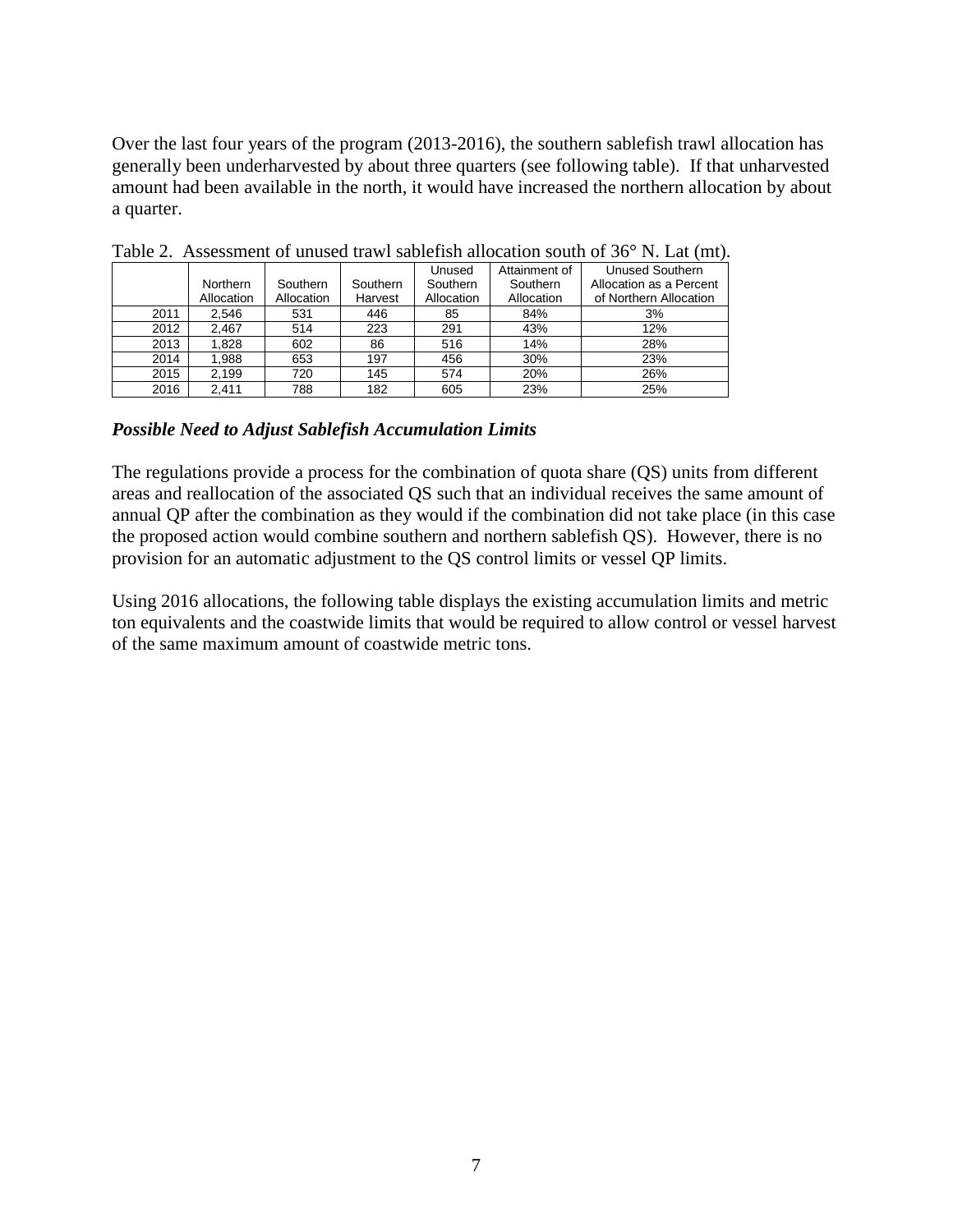|                                                                         | 2016 Trawl<br>Allocation (Mt) | Accumulation<br>Limit | Mt<br>equiv | Minimum Number of Entities to Fully<br><b>Harvest Allocation</b> |
|-------------------------------------------------------------------------|-------------------------------|-----------------------|-------------|------------------------------------------------------------------|
| <b>QS Control Limit</b>                                                 |                               |                       |             |                                                                  |
| Sablefish North                                                         | 2,400                         | 3.0%                  | 72          | 34                                                               |
| Sablefish South                                                         | 788                           | 10.0%                 | 79          |                                                                  |
| Total                                                                   |                               |                       | 151         |                                                                  |
| <b>Coastwide Equivalent</b>                                             |                               |                       |             |                                                                  |
| (neutral opportunity)                                                   | 3,188                         | 4.7%                  | 151         | 22                                                               |
| Q: After combination of north and south quota, would the northern limit |                               |                       |             |                                                                  |
| (3%) accommodate 2016 levels of QS control?                             |                               |                       |             |                                                                  |
| A: Uncertain. Requires further analysis, and, ultimately, a definitive  |                               |                       |             |                                                                  |
| answer is not possible because only limited information on control is   |                               |                       |             |                                                                  |
| available in government data bases.                                     |                               |                       |             |                                                                  |
| <b>Vessel QP Limit</b>                                                  |                               |                       |             |                                                                  |
| Sablefish North                                                         | 2,400                         | 4.5%                  | 108         | 23                                                               |
| Sablefish South                                                         | 788                           | 15.0%                 | 118         |                                                                  |
| Total                                                                   |                               |                       | 226         |                                                                  |
| <b>Coastwide Equivalent</b>                                             |                               |                       |             |                                                                  |
| (neutral opportunity)                                                   | 3,188                         | 7.1%                  | 226         | 15                                                               |
| Q: After combination of north and south quota, would the northern limit |                               |                       |             |                                                                  |
| (4.5%) accommodate 2016 levels of vessel QP usage.                      |                               |                       |             |                                                                  |
| A: Yes (for both trawl and gear switched vessels; additionally, the     |                               |                       |             |                                                                  |
| 2016 maximum for a trawl vessel is also less than the 3% control        |                               |                       |             |                                                                  |
| limit).                                                                 |                               |                       |             |                                                                  |

Table 3. Existing accumulation limits, equivalent coastwide limits, and comparison to 2016 fleet.

#### *Impacts*

If the southern sablefish line is eliminated and vessels from the north choose to harvest in the north instead, gear conflicts are likely to be reduced but southern landings of trawl sector sablefish might also decline by between 50 and 60 percent—reducing revenue for first receivers/processors in the area and personal income generated in local communities.

#### <span id="page-7-0"></span>*3. Revising Shoreside IFQ Accumulation Limits*

**Purpose and Need (Council Staff Prepared):** Action is needed to allow the shoreside sector to reduce costs and more fully harvest its allocation to benefit the industry (harvesters and processors), communities, and consumers. The MSA requires that participants in catch share programs not be allowed to acquire an excessive share. NMFS guidance on catch share programs (NMFS, 2007) points out that limits on excessive shares imposed to address management objectives other than limiting market power may impose costs that reduce the efficiency of the system (e.g. distributional objectives). During the catch share program review, concern has been expressed about lower than expected gains in net benefits and efficiency and the under-attainment of sector allocations. The purpose of this action would be to adjust limitations on excessive shares (QS control limits, vessel QP limits, and vessel daily QP limits).

There are three types of accumulation limits:

*QS control limits* limit the amount of QS an entity can control. Control limits impact the distribution of revenue from quota share ownership, but do not directly limit vessel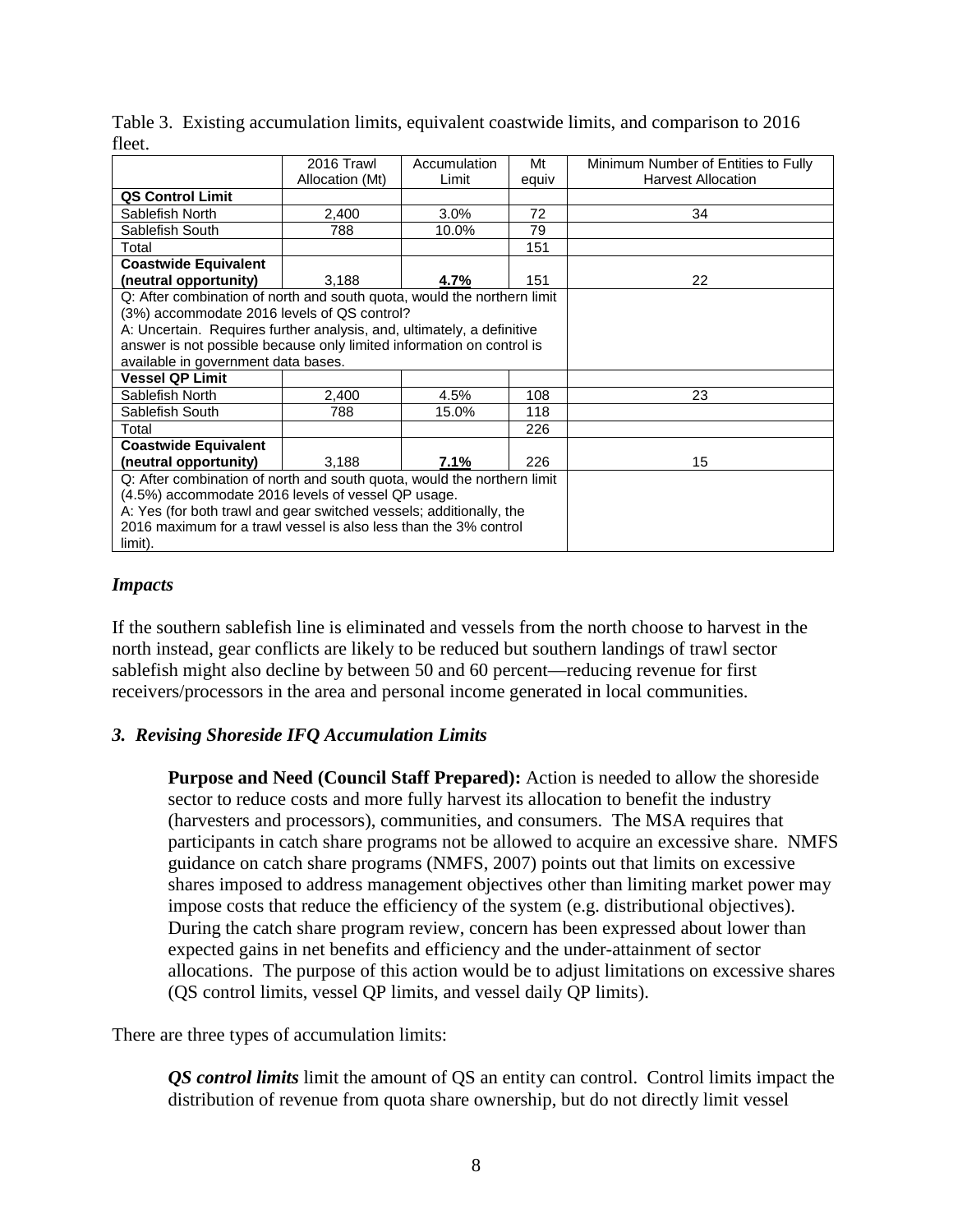harvest. There are control limits on individual species and an aggregate nonwhiting control limit. The aggregate nonwhiting QS control limits were set at levels that were expected to allow the generation of exvessel revenue equivalent to twice what was projected for efficient harvesters in a fleet rationalized under a trawl catch share program (\$1.4 million compared to \$700,000).

*Vessel QP limits* limit the amount of fish an individual vessel can harvest (the amount of QP a vessel can use). Like QS control limits, vessel QP limits apply to individual species and nonwhiting species in aggregate (the nonwhiting aggregate vessel limit). Vessel QP limits are set higher than the QS control limits to accommodate crew or cooperation between QS owners.

*Daily vessel limits* limit the amount of unused QP that can be registered to a vessel at any particular time. Daily limits originally applied only to overfished species and Pacific halibut but some of those species have been rebuilt and, so far, the daily limit has been removed only for widow rockfish.

Table 4. Control and vessel limits.

|                                       | <b>Vessel Limit</b>                                         |                                         |                |
|---------------------------------------|-------------------------------------------------------------|-----------------------------------------|----------------|
| <b>Species Category</b>               | (Applies to all QP in a Vessel<br>Account, Used and Unused) | <b>Vessel Unused</b><br><b>QP Limit</b> | QS Control Lim |
| Nonwhiting Groundfish Species         | 3.2%                                                        |                                         | 2.7%           |
| Lingcod - N. of $40^{\circ}10$ N. lat | 5.3%                                                        |                                         | 2.5%           |
| Lingcod - S. of 40°10 N. lat          | 13.3%                                                       |                                         | 2.5%           |
| Pacific Cod                           | 20.0%                                                       |                                         | 12.0%          |
| Pacific whiting (shoreside)           | 15.0%                                                       |                                         | 10.0%          |
| Sablefish                             |                                                             |                                         |                |
| N. of 36° (Monterey north)            | 4.5%                                                        |                                         | 3.0%           |
| S. of 36° (Conception area)           | 15.0%                                                       |                                         | 10.0%          |
| PACIFIC OCEAN PERCH                   | 6.0%                                                        | 4.0%                                    | 4.0%           |
| Widow Rockfish *                      | 8.5%                                                        |                                         | 5.1%           |
| Canary Rockfish                       | 10.0%                                                       | 4.4%                                    | 4.4%           |
| Blackgill Rockfish N. of 40°10'N. Lat | 9.0%                                                        |                                         | 6.0%           |
| Chilipepper Rockfish S. of 40°10 N.   |                                                             |                                         |                |
| lat                                   | 15.0%                                                       |                                         | 10.0%          |
| BOCACCIO S. of 40°10 N. lat           | 15.4%                                                       | 13.2%                                   | 13.2%          |
| Splitnose Rockfish                    | 15.0%                                                       |                                         | 10.0%          |
| Yellowtail Rockfish                   | 7.5%                                                        |                                         | 5.0%           |
| Shortspine Thornyhead                 |                                                             |                                         |                |
| N. of 34°27'                          | 9.0%                                                        |                                         | 6.0%           |
| S. of 34°27'                          | 9.0%                                                        |                                         | 6.0%           |
| Longspine Thornyhead                  |                                                             |                                         |                |
| N. of 34°27'                          | 9.0%                                                        |                                         | 6.0%           |
| COWCOD S. of 40°10 N. lat             | 17.7%                                                       | 17.7%                                   | 17.7%          |
| <b>DARKBLOTCHED</b>                   | 6.8%                                                        | 4.5%                                    | 4.5%           |
| YELLOWEYE                             | 11.4%                                                       | 5.7%                                    | 5.7%           |
| <b>Minor Rockfish North</b>           |                                                             |                                         |                |
| <b>Shelf Species</b>                  | 7.5%                                                        |                                         | 5.0%           |
| Slope Species                         | 7.5%                                                        |                                         | 5.0%           |
| <b>Minor Rockfish South</b>           |                                                             |                                         |                |
| <b>Shelf Species</b>                  | 13.5%                                                       |                                         | 9.0%           |
| Slope Species <sup>*</sup>            | 9.0%                                                        |                                         | 6.0%           |
| Dover sole                            | 3.9%                                                        |                                         | 2.6%           |
| <b>English Sole</b>                   | 7.5%                                                        |                                         | 5.0%           |
| Petrale Sole                          | 4.5%                                                        |                                         | 3.0%           |
| Arrowtooth Flounder                   | 20.0%                                                       |                                         | 10.0%          |
| <b>Starry Flounder</b>                | 20.0%                                                       |                                         | 10.0%          |
| <b>Other Flatfish</b>                 | 15.0%                                                       |                                         | 10.0%          |
|                                       |                                                             |                                         |                |
| Pacific Halibut                       | 14.4%                                                       | 5.4%                                    | 5.4%           |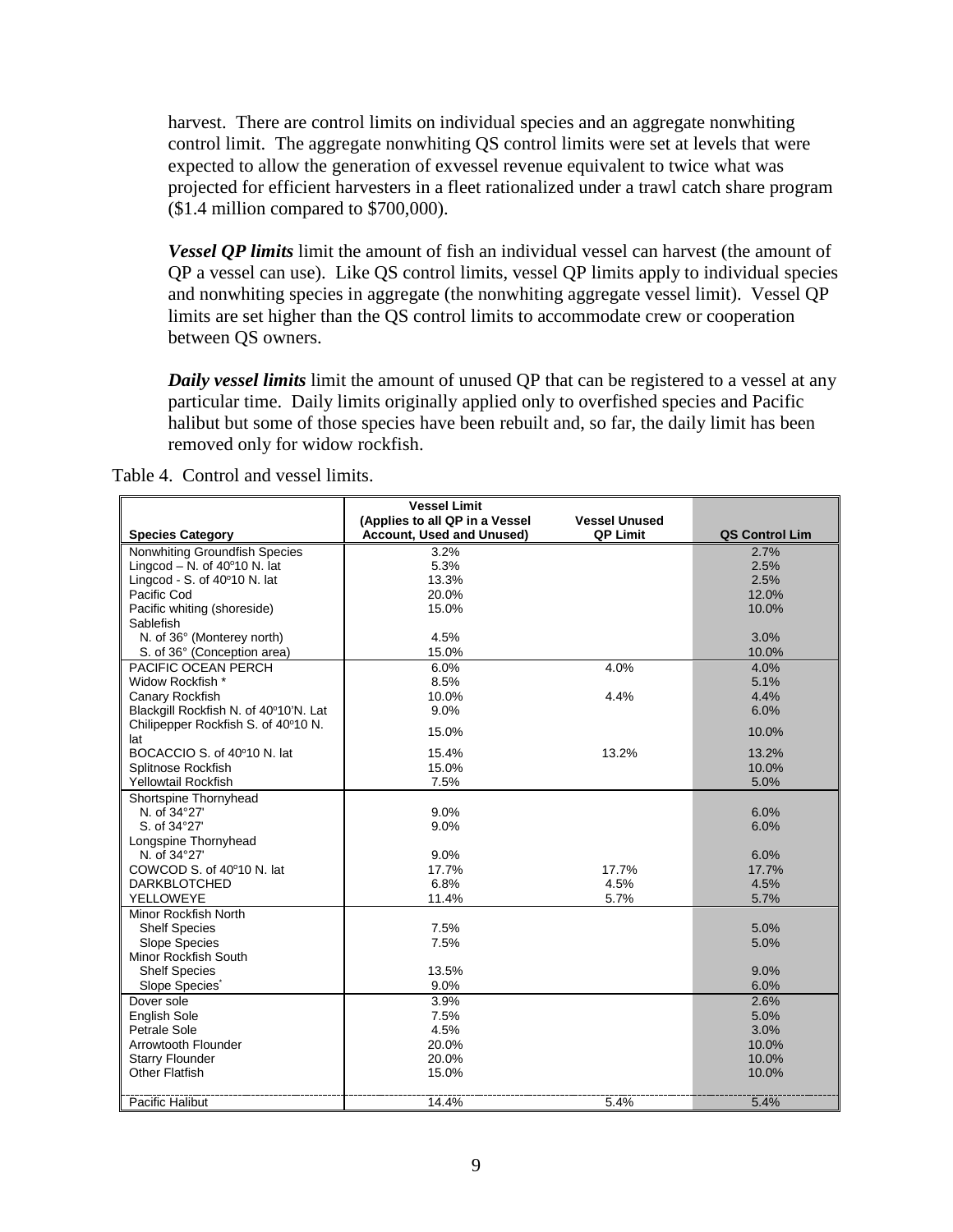For analysis of the accumulation limits provided in the catch share review document [\(Agenda](http://www.pcouncil.org/wp-content/uploads/2017/05/F2a_CatchShareAnalystsReport_FullReport_ElectricOnly_Jun2017BB.pdf)  [Item F.2.a, Catch Share Analysts Report, June 2017\)](http://www.pcouncil.org/wp-content/uploads/2017/05/F2a_CatchShareAnalystsReport_FullReport_ElectricOnly_Jun2017BB.pdf) see page 3-14 through 3-18, p. 3-152 through 3-163, p. 3-240 through 3-241. The following is some additional discussion and analysis of the current accumulation limits that will be further developed in the coming months.

## *Demonstrated Revenue Possibilities under Existing Nonwhiting Accumulation Limits*

The original aggregate nonwhiting control limits were developed with the intent of allowing a single entity to acquire an amount of QS with a nonwhiting exvessel revenue equivalent of \$1.4 million (twice the amount of revenue projected for the average vessel in an optimized fleet). Further, the vessel QP limit is 18 percent above the QS control limit, theoretically allowing another \$400,000 of exvessel revenue. One question that can be examined here is whether vessels are achieving the maximum levels of exvessel revenue anticipated when the program was designed.

The following table shows that when looking at the coastwide revenues for each fishing vessel, it is possible to achieve exvessel revenues at the anticipated \$1.4 million level. It also shows that vessels fishing in the north and south are not achieving the \$700,000 level projected for the average vessel in the optimized fleet, although this table does not assess whether some vessels fishing in these areas may be attaining a higher level when their coastwide landings are considered.

Table 5. Average nonwhiting exvessel revenue per vessel caught with trawl gear (millions of dollars) for the top three vessels fishing in a geographic area (only includes revenue from that geography area) and coastwide (includes vessels that also participate in the whiting fishery but only their nonwhiting revenue).

|                              | 2011  | 2012  | 2013  | 2014  | 2015  | 2016  |
|------------------------------|-------|-------|-------|-------|-------|-------|
| Northern Washington          | 0.197 | 0.409 | 0.239 | 0.167 | 0.240 | 0.178 |
| Westport WA to Newport OR    | 0.927 | 0.986 | 1.004 | 1.088 | 1.346 | 1.048 |
| Coos Bay OR to Fort Bragg CA | 0.836 | 0.604 | 0.872 | 0.982 | 1.073 | 1.086 |
| San Francisco to Monterey    | 0.268 | 0.224 | 0.300 | 0.405 | 0.149 | 0.093 |
| South of Monterey            | 0.281 | 0.397 | 0.583 | 0.509 | 0.515 | 0.539 |
| Coastwide                    | 1.011 | 1.032 | 1.024 | 1.181 | 1.388 | 1.196 |

While the above table establishes a lower bound for the maximums possible under existing vessel QP limits, many vessels are not achieving that level of evessel revenue, as indicated in the following graphic.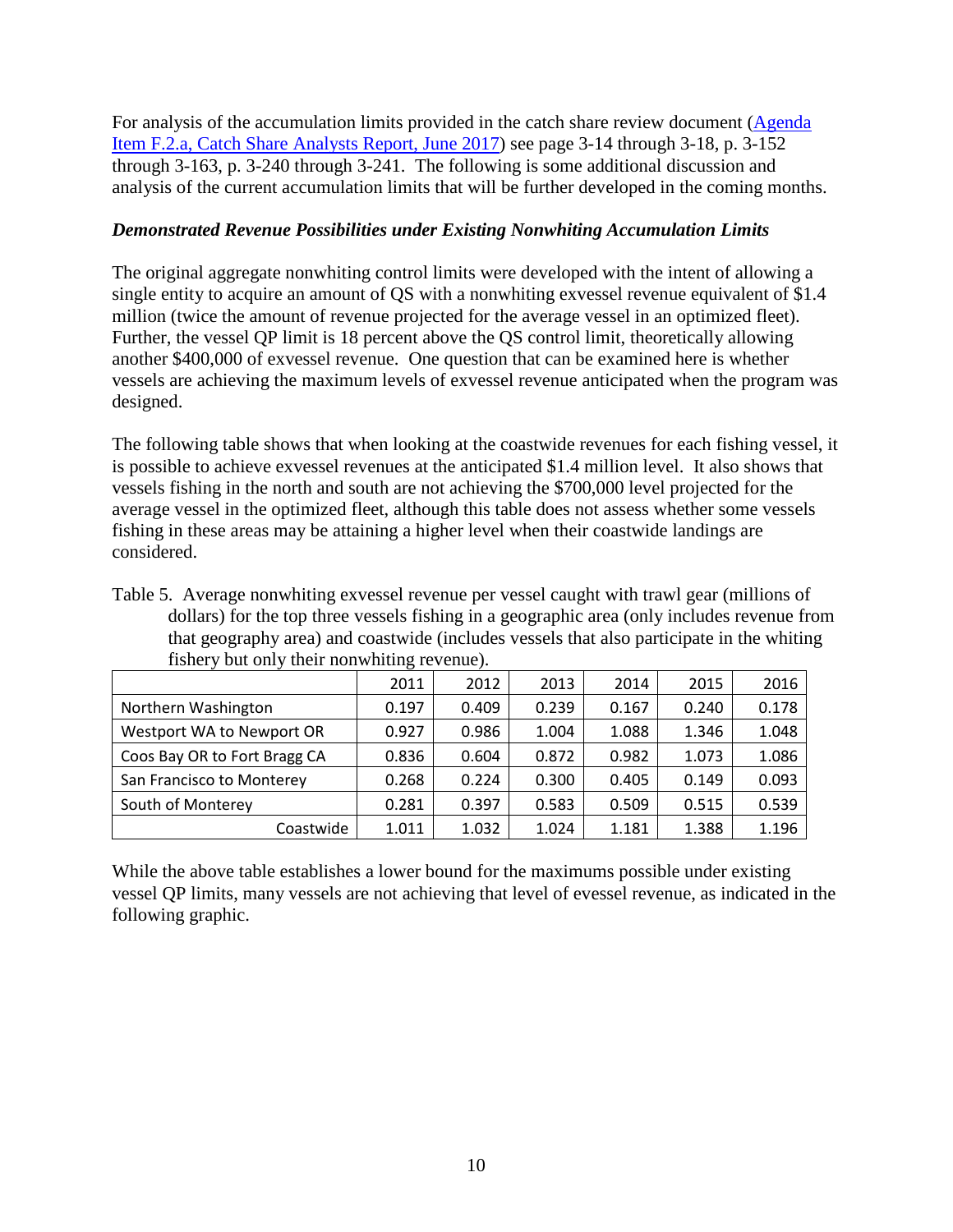

Figure 2. Per vessel average exvessel revenue for whiting and nonwhiting vessels by state.

The above graphic does indicate that many vessels are likely achieving the \$700,000 revenue level inferred for the average vessel in the optimum fleet, particularly in Oregon. However, vessels are not necessarily achieving the levels of profit expected to be associated with the gross revenue amounts. The analysis on which the aggregate nonwhiting limits were based indicated that the average vessel in the optimized fleet would have around \$500,000 of nonwhiting fishery profits. The following graphic indicates that level is not being achieved by most vessels but that it is possible that some vessels are achieving such profits. The upper bounds of these graphs show the 75<sup>th</sup> percentile values. Twenty-five percent of the vessels are receiving amounts in excess of those values.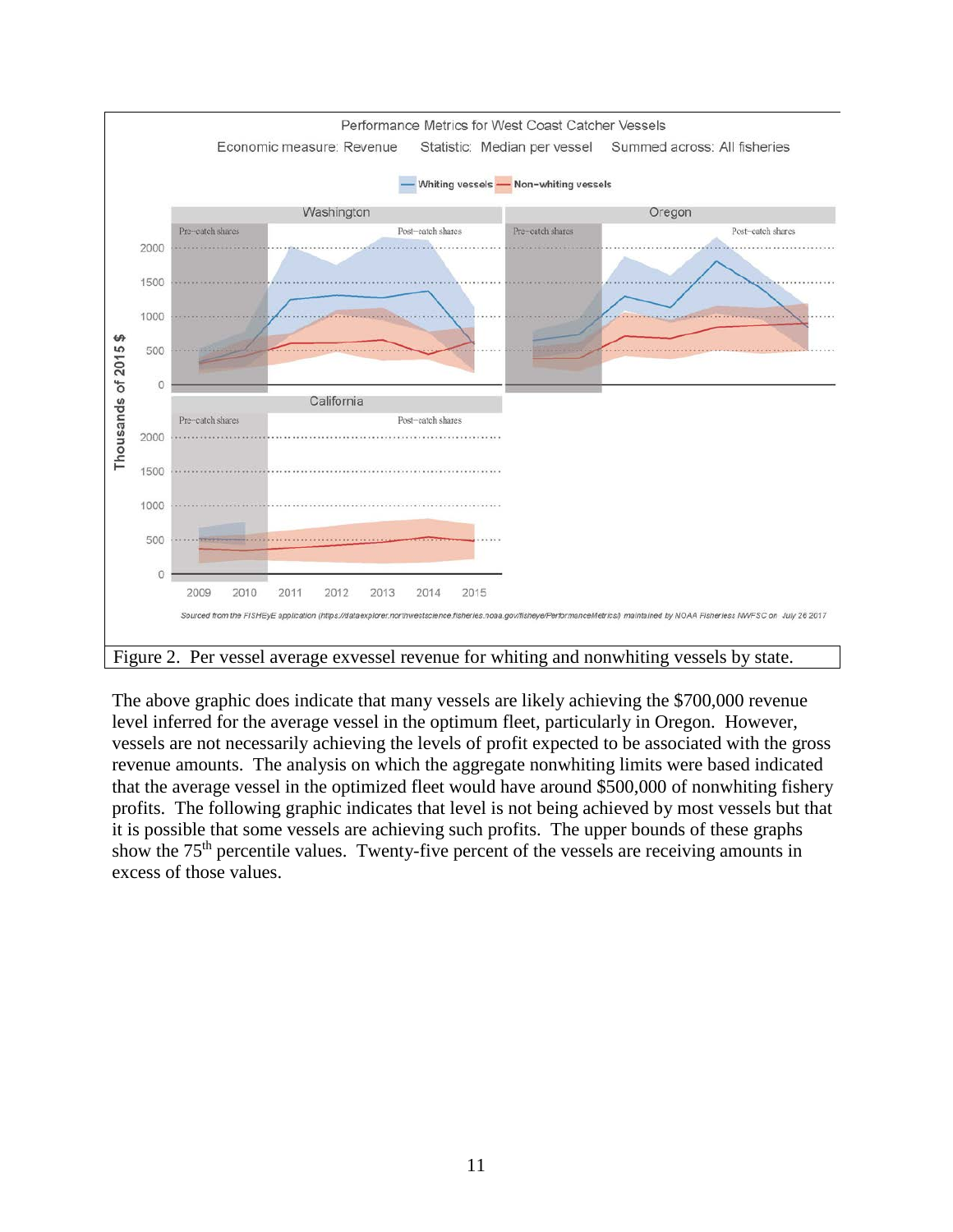

Additional analysis can be done to assess the theoretical limits achievable under current conditions in the fishery (reapplying the original GMT analysis from March 2009 to current fishery conditions) and evaluate whether the originally expected profit levels are achievable within the aggregate nonwhiting accumulation limits. Whether vessels are able to achieve the originally anticipated efficiencies is also a function of complete implementation of the program, including regulatory relief.

# *Evaluation of Individual Species Limits Relative to Active Fleet*

A question has been raised about whether attainment of some allocations is being limited because the number of vessels active in an area is very small, such that even if every vessel took its maximum amount, the allocation of a particular species could not be attained. The following tables indicate that this problem may exist for some species, primarily in the south (see values in bold).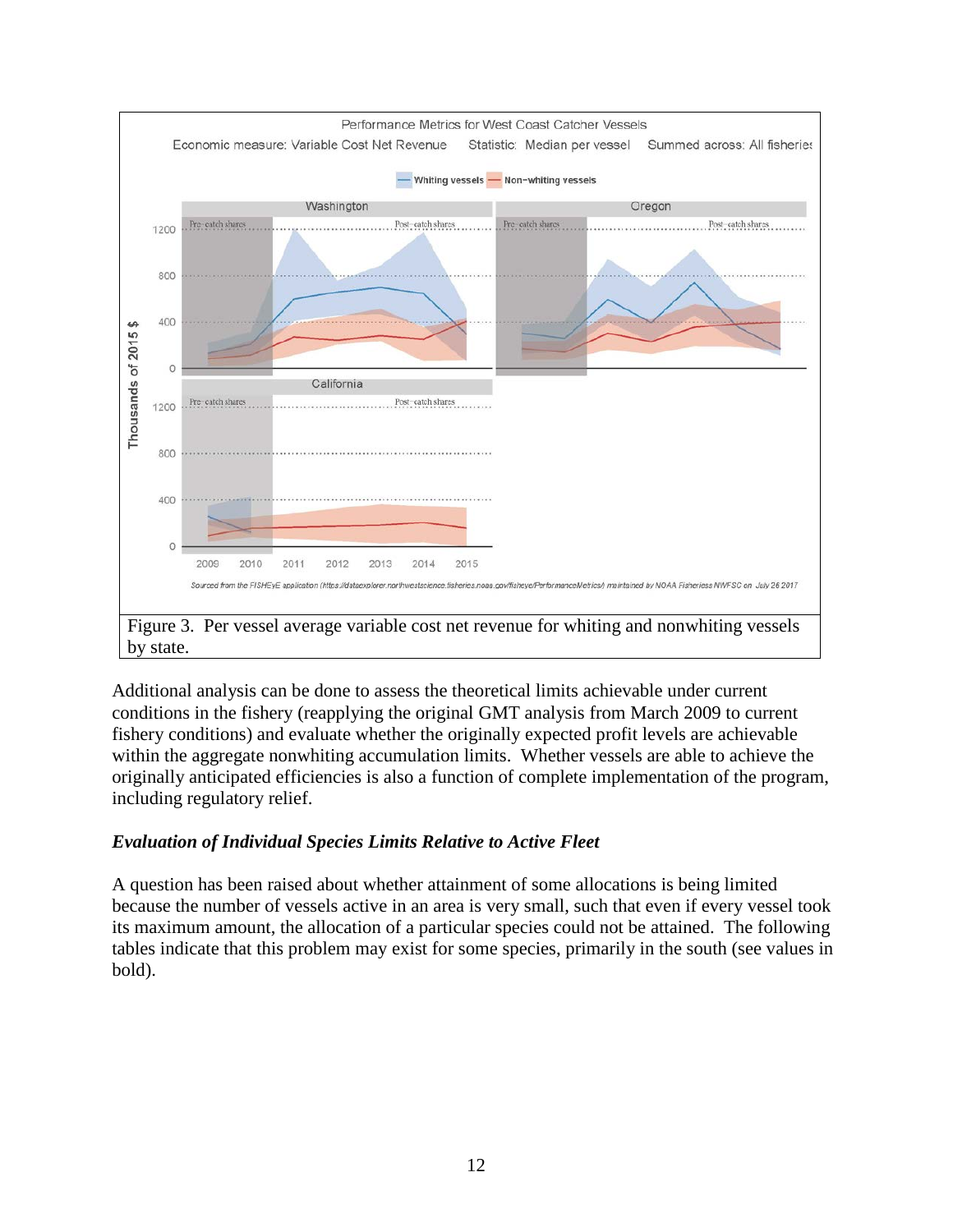|                                           |        |                         | Minimum               | Maximum               |
|-------------------------------------------|--------|-------------------------|-----------------------|-----------------------|
|                                           |        | Min # of vessels        | Number of             | Number of             |
|                                           |        | required to harvest     | <b>Vessels Active</b> | <b>Vessels Active</b> |
|                                           | Vessel | the IFQ sector's        | in One Year           | in One Year           |
| <b>Trawl Only</b>                         | Limit  | allocation              | $(2011 - 2016)$       | $(2011 - 2016)$       |
| Arrowtooth flounder                       | 20.0%  | 5                       | 55                    | 65                    |
| Bocaccio rockfish South of 40°10' N.      | 15.4%  | $\overline{7}$          | 8                     | 13                    |
| Canary rockfish                           | 10.0%  | 10                      | 29                    | 36                    |
| Chilipepper rockfish South of 40°10' N.   | 15.0%  | $\overline{7}$          | 8                     | 13                    |
| Cowcod South of 40°10' N.                 | 17.7%  | 6                       | 3                     | 10                    |
| Darkblotched rockfish                     | 6.8%   | 15                      | 45                    | 52                    |
| Dover sole                                | 3.9%   | 26                      | 38                    | 44                    |
| English sole                              | 7.5%   | 14                      | 54                    | 66                    |
| Lingcod North of 40°10' N.                | 5.3%   | 19                      | 46                    | 49                    |
| Lingcod South of 40°10' N.                | 13.3%  | 8                       | 8                     | 13                    |
| Longspine thornyheads North of 34°27' N.  | 9.0%   | 12                      | 50                    | 62                    |
| Minor shelf rockfish North of 40°10' N.   | 7.5%   | 14                      | 45                    | 53                    |
| Minor shelf rockfish South of 40°10' N.   | 13.5%  | 8                       | 8                     | 12                    |
| Minor slope rockfish North of 40°10' N.   | 7.5%   | 14                      | 49                    | 54                    |
| Minor slope rockfish South of 40°10' N.   | 9.0%   | 12                      | 8                     | 13                    |
| Other flatfish                            | 15.0%  | $\overline{7}$          | 59                    | 71                    |
| Pacific cod                               | 20.0%  | 5                       | 16                    | 26                    |
| Pacific ocean perch North of 40°10' N.    | 6.0%   | 17                      | 45                    | 52                    |
| Petrale sole                              | 4.5%   | 23                      | 56                    | 69                    |
| Sablefish North of 36° N.                 | 4.5%   | 23                      | 58                    | 70                    |
| Sablefish South of 36° N.                 | 15.0%  | $\overline{7}$          | $\mathbf{1}$          | $\overline{2}$        |
| Shortspine thornyheads North of 34°27' N. | 9.0%   | 12                      | 56                    | 65                    |
| Shortspine thornyheads South of 34°27' N. | 9.0%   | 12                      | $\mathbf 0$           | $\mathbf 0$           |
| Splitnose rockfish South of 40°10' N.     | 15.0%  | $\overline{\mathbf{z}}$ | 6                     | 13                    |
| Starry flounder                           | 20.0%  | 5                       | 11                    | 16                    |
| Widow rockfish                            | 8.5%   | 12                      | 38                    | 44                    |
| Yelloweye rockfish                        | 11.4%  | 9                       | 10                    | 14                    |
| Yellowtail rockfish North of 40°10' N.    | 7.5%   | 14                      | 23                    | 31                    |

Table 6. Vessel QP limits, number of vessels required to take the entire allocation, and number of vessels in the area catching each species.

# *Daily QP Limits*

Daily QP limits attempt to limit a person's ability to acquire additional QP from others before those QP are needed. They have no effect on those who only use QP from their own QS account.

Vessel daily limits limit QP trading between entities because QP can only be transferred directly to a vessel account, and those accounts are subject to the daily limits which are equivalent to the QS control limits and substantially lower than the annual vessel QP limits. However, there are a few work arounds. First, sales contracts can be signed but the QP transfers not implemented until a vessel account has room under the daily limit. Second, entities can temporarily acquire trawl permits and use them to establish a second vessel account in which they can store QP (similar to what risk pools do). Assessment of the degree to which the daily QP limits are effective is complicated by weak links between QS accounts and vessel accounts.

Daily QP limits are an administrative burden for both the agency and individual vessels. It is not clear whether they are meeting their original purpose: to encourage availability of QP in the market. Additionally, they were originally intended to apply only to overfished species, and in the next biennium only two species for which trawl IFQ is required will remain overfished: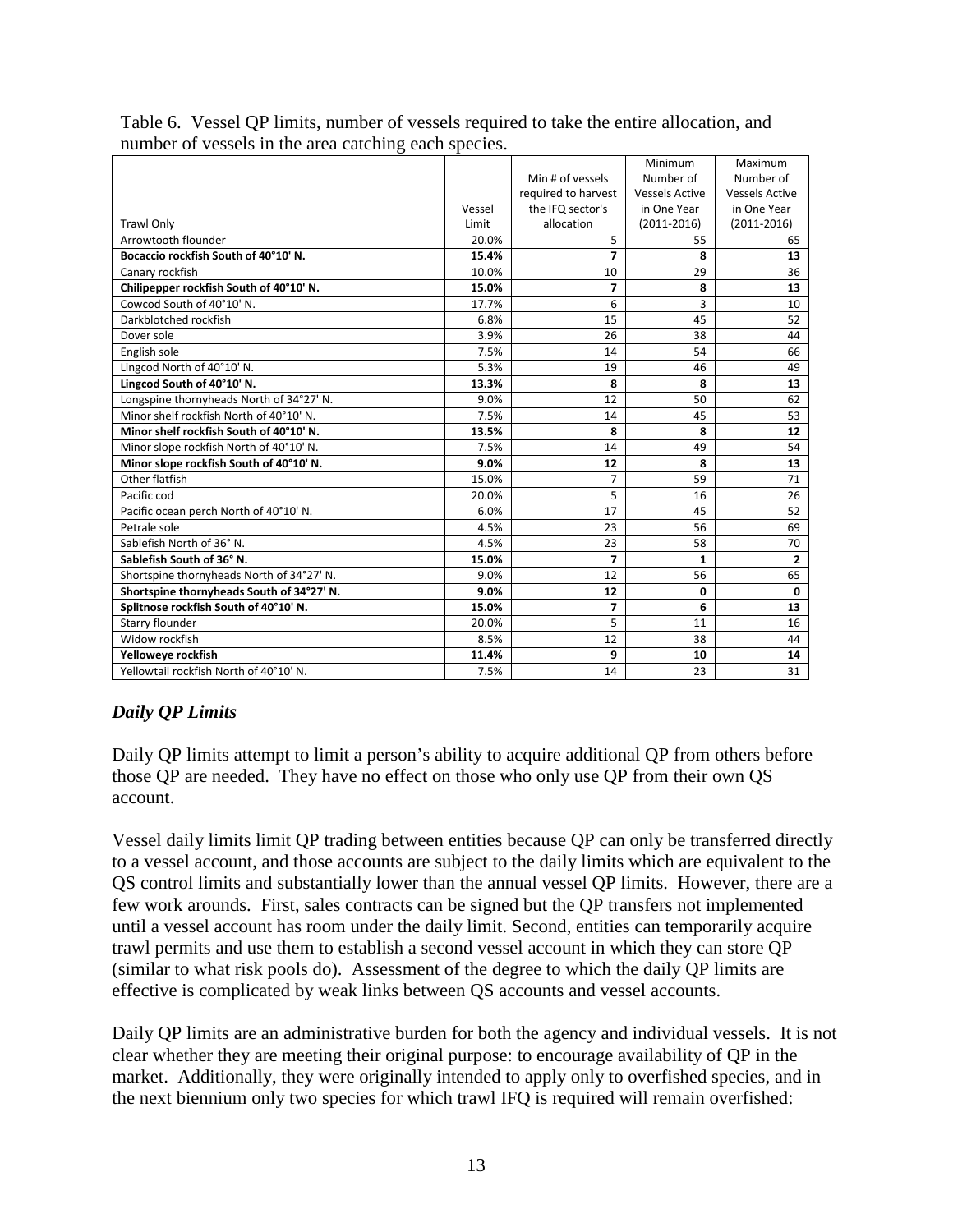cowcod and yelloweye rockfish. Daily QP limits also apply for Pacific halibut individual bycatch quota QP.

## *Weighting for Calculation of Aggregate Nonwhiting QS Equivalent*

Currently, 2010 shoreside trawl allocations are used to convert individual species quota into aggregate nonwhiting quota equivalents for the purposes of evaluating a person's or vessel's holding against the aggregate nonwhiting limits. Since the weightings are from 2010, they vary from the actual shoreside allocations of more recent years. The following table compares the original weightings to the weightings that would be in place based on 2017 allocation levels.

|                                           |                                                         | A                                                              | B                                                                                | $\overline{\mathbf{c}}$                  | $\overline{D}$                                                                          |          | Difference: |
|-------------------------------------------|---------------------------------------------------------|----------------------------------------------------------------|----------------------------------------------------------------------------------|------------------------------------------|-----------------------------------------------------------------------------------------|----------|-------------|
|                                           | 2010<br><b>Shorebased</b><br>Trawl<br><b>Allocation</b> | 2010<br><b>Shorebased</b><br><b>Trawl</b><br><b>Allocation</b> | <b>Individual</b><br>Spp<br>weighting<br>in Agg<br>Non-wh<br>QS based<br>on 2010 | 2017<br><b>Trawl</b><br><b>Allocatio</b> | Individual<br>Spp<br>weighting<br>in Agg<br>Non-wh<br>QS based<br>on 2017<br><b>TWL</b> |          |             |
| <b>IFQ Species</b>                        | (lbs)                                                   | (mt)                                                           | <b>TWL Alloc</b>                                                                 | ns (mt)                                  | <b>Alloc</b>                                                                            | $(D-B)$  | $(D-B)/B$   |
| Arrowtooth flounder                       | 21,156,441                                              | 9596.4                                                         | 0.160                                                                            | 11120.6                                  | 0.098                                                                                   | $-0.063$ | $-39%$      |
| Bocaccio rockfish South of 40°10' N.      | 113,287                                                 | 51.4                                                           | 0.001                                                                            | 302.4                                    | 0.003                                                                                   | 0.002    | 210%        |
| Canary rockfish                           | 34,294                                                  | 15.6                                                           | 0.000                                                                            | 1060.1                                   | 0.009                                                                                   | 0.009    | 3486%       |
| Chilipepper rockfish South of 40°10' N.   | 4,046,034                                               | 1835.3                                                         | 0.031                                                                            | 1920.8                                   | 0.017                                                                                   | $-0.014$ | $-45%$      |
| Cowcod South of 40°10' N.                 | 4,409                                                   | 2.0                                                            | 0.000                                                                            | 1.4                                      | 0.000                                                                                   | 0.000    | $-63%$      |
| Darkblotched rockfish                     | 655,071                                                 | 297.1                                                          | 0.005                                                                            | 535.6                                    | 0.005                                                                                   | 0.000    | $-5%$       |
| Dover sole                                | 34,546,436                                              | 15670.0                                                        | 0.262                                                                            | 45986.0                                  | 0.405                                                                                   | 0.143    | 54%         |
| English sole                              | 20,398,822                                              | 9252.8                                                         | 0.155                                                                            | 9263.6                                   | 0.082                                                                                   | $-0.073$ | $-47%$      |
| Lingcod North of 40°10' N.                | 3,494,084                                               | 1584.9                                                         | 0.026                                                                            | 1374.7                                   | 0.012                                                                                   | $-0.014$ | $-54%$      |
| Lingcod South of 40°10' N.                | 1,283,443                                               | 582.2                                                          | 0.010                                                                            | 558.9                                    | 0.005                                                                                   | $-0.005$ | -49%        |
| Longspine thornyheads North of 34°27' N.  | 4,544,278                                               | 2061.3                                                         | 0.034                                                                            | 2704.8                                   | 0.024                                                                                   | $-0.011$ | $-31%$      |
| Minor shelf rockfish North of 40°10' N.   | 543,925                                                 | 246.7                                                          | 0.004                                                                            | 1183.1                                   | 0.010                                                                                   | 0.006    | 152%        |
| Minor shelf rockfish South of 40°10' N.   | 133,526                                                 | 60.6                                                           | 0.001                                                                            | 192.2                                    | 0.002                                                                                   | 0.001    | 67%         |
| Minor slope rockfish North of 40°10' N.   | 1,950,209                                               | 884.6                                                          | 0.015                                                                            | 1368.8                                   | 0.012                                                                                   | $-0.003$ | $-19%$      |
| Minor slope rockfish South of 40°10' N.   | 869,459                                                 | 394.4                                                          | 0.007                                                                            | 432.7                                    | 0.004                                                                                   | $-0.003$ | $-42%$      |
| Other flatfish                            | 9,646,547                                               | 4375.6                                                         | 0.073                                                                            | 7475.4                                   | 0.066                                                                                   | $-0.007$ | $-10%$      |
| Pacific cod                               | 3,340,003                                               | 1515.0                                                         | 0.025                                                                            | 1036.4                                   | 0.009                                                                                   | $-0.016$ | $-64%$      |
| Pacific ocean perch North of 40°10' N.    | 377,577                                                 | 171.3                                                          | 0.003                                                                            | 220.0                                    | 0.002                                                                                   | $-0.001$ | $-32%$      |
| Petrale sole                              | 2,502,247                                               | 1135.0                                                         | 0.019                                                                            | 2750.3                                   | 0.024                                                                                   | 0.005    | 28%         |
| Sablefish North of 36° N.                 | 6,606,862                                               | 2996.8                                                         | 0.050                                                                            | 2416.0                                   | 0.021                                                                                   | $-0.029$ | $-58%$      |
| Sablefish South of 36° N.                 | 1,164,834                                               | 528.4                                                          | 0.009                                                                            | 780.8                                    | 0.007                                                                                   | $-0.002$ | $-22%$      |
| Shortspine thornyheads North of 34°27' N. | 3,288,084                                               | 1491.5                                                         | 0.025                                                                            | 1571.3                                   | 0.014                                                                                   | $-0.011$ | $-45%$      |
| Shortspine thornyheads South of 34°27'    |                                                         |                                                                |                                                                                  |                                          |                                                                                         |          |             |
| N.                                        | 110,231                                                 | 50.0                                                           | 0.001                                                                            | 50.0                                     | 0.000                                                                                   | 0.000    | $-47%$      |
| Splitnose rockfish South of 40°10' N.     | 965,514                                                 | 438.0                                                          | 0.007                                                                            | 1661.8                                   | 0.015                                                                                   | 0.007    | 100%        |
| Starry flounder                           | 1,176,166                                               | 533.5                                                          | 0.009                                                                            | 635.9                                    | 0.006                                                                                   | $-0.003$ | $-37%$      |
| Widow rockfish                            | 713,178                                                 | 323.5                                                          | 0.005                                                                            | 12094.2                                  | 0.106                                                                                   | 0.101    | 1867%       |
| Yelloweye rockfish                        | 406                                                     | 0.2                                                            | 0.000                                                                            | 1.1                                      | 0.000                                                                                   | 0.000    | 214%        |
| Yellowtail rockfish North of 40°10' N.    | 8,189,203                                               | 3714.6                                                         | 0.062                                                                            | 4546.1                                   | 0.040                                                                                   | $-0.022$ | $-36%$      |

Table 7. Current weightings for determining nonwhiting QS holdings (based on 2010 allocations) and weightings based on 2017 allocations.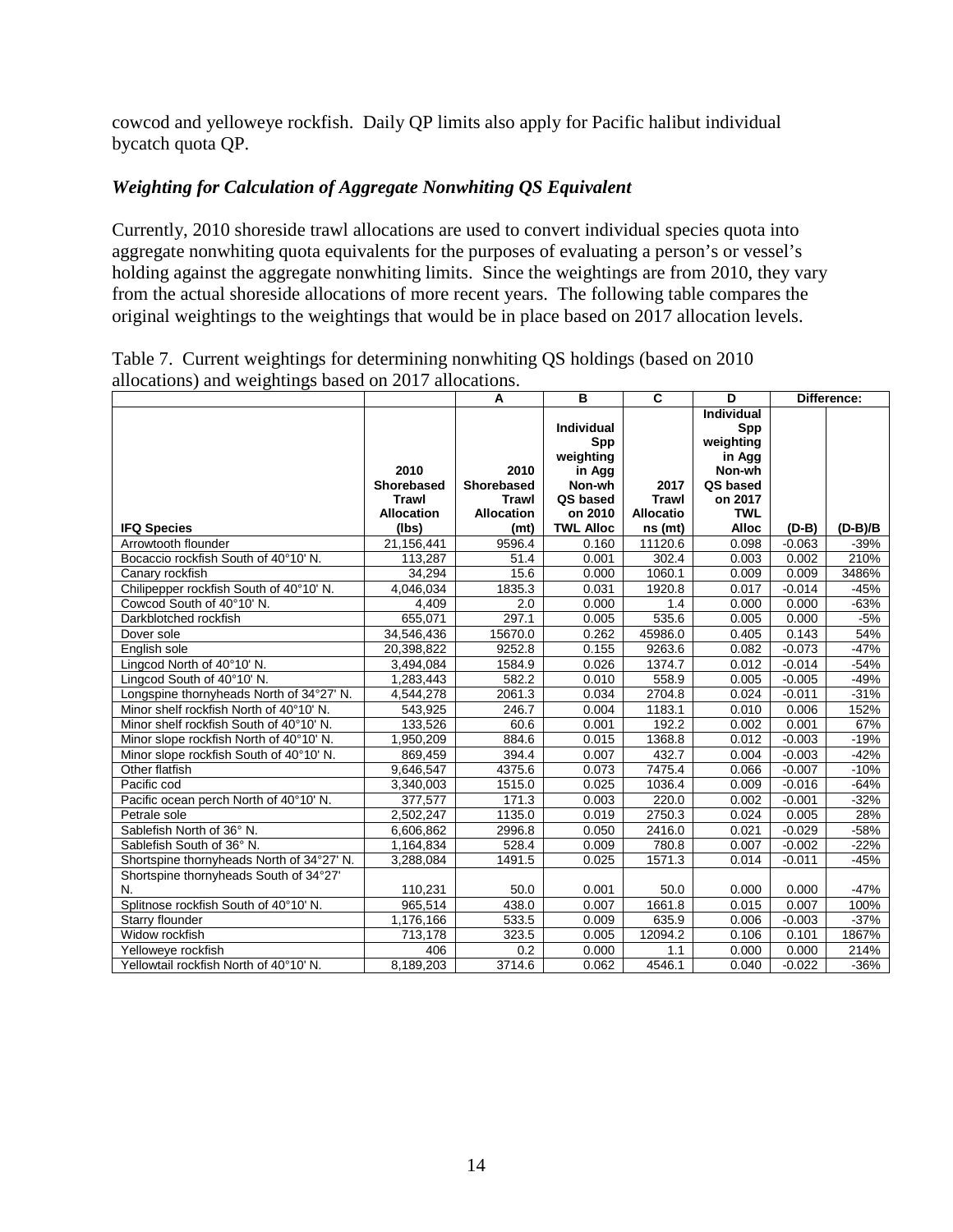## <span id="page-14-0"></span>*4. Meeting Shoreside IFQ Sector Harvest Complex Needs by Addressing Constraining Species (Old Title "Alternative management tools/approaches for choke species")*

**Purpose and Need (Council Staff Prepared):** Action is needed to allow the shoreside sector to more fully and efficiently harvest its allocation to the benefit of industry (harvesters and processors), communities, and consumers. For some species, the amount of QP available is so limited that it inhibits the harvest of multispecies complexes, either because of actual catch rates for co-occurring species or because of excessive precaution on the part of vessels' trying to avoid species for which the amount of QP is limited. Sometimes individual vessels are limited by unexpected high catches of bycatch species, so large that they exceed annual vessel limits. These constraints on harvesting also adversely impact processors and markets. The purpose of this action would be to relieve the limiting species constraints including constraints for individual vessels encountering unexpectedly high bycatch in excess of annual vessel limits. **[Includes additions addressing CAB recommendations to include the lightning strike issue and downstream impacts that occur as a result of harvest limits (e.g. impacts to processors and markets).]**

No analysis at this time.

# <span id="page-14-1"></span>*5. Shoreside IFQ Gear Switching Limitation*

**Purpose and Need (Council Staff Prepared):** Action is needed to allow the shoreside sector to more fully and efficiently harvest its allocation to the benefit of industry (harvesters and processors), communities, and consumers. The amount of sablefish QP available is so limited that it inhibits the harvest of multispecies complexes of which sablefish is a part. The allocation of other species in those complexes are under-attained. Some of the sablefish is caught by vessels that participate in the trawl sector with nontrawl gear (gear switch) but catch sablefish with minimal amounts of co-occurring species. The purpose of this action would be to limit the amount of sablefish caught with non-trawl gear.

The CAB reviewed the purpose and need statement provided by Council staff, but was unable to come to a consensus on an alternative statement. The CAB will revisit this issue in more detail at its October meeting and adopt a purpose and need statement at that time.

With the development of the trawl rationalization program, vessels with trawl permits were able to use fishpot and longline gear (fixed gear) to catch sablefish. In some cases, vessels which had been using trawl gear tried switching and catching some of their harvest with other gears ("switchers"), and in other cases vessels that traditionally participate in the fixed gear fishery acquired trawl permits and entered the trawl sector using fixed gear to take trawl allocations ("enterers"). For information on numbers of vessels switching and entering and amounts of their catch, see Table 3-69 in the first draft of the five-year program review [\(Agenda Item F.2.a, Catch](http://www.pcouncil.org/wp-content/uploads/2017/05/F2a_CatchShareAnalystsReport_FullReport_ElectricOnly_Jun2017BB.pdf)  [Share Analysts Report, June 2017\)](http://www.pcouncil.org/wp-content/uploads/2017/05/F2a_CatchShareAnalystsReport_FullReport_ElectricOnly_Jun2017BB.pdf). Documentation of the performance of the gear switching provision starts on page 3-129.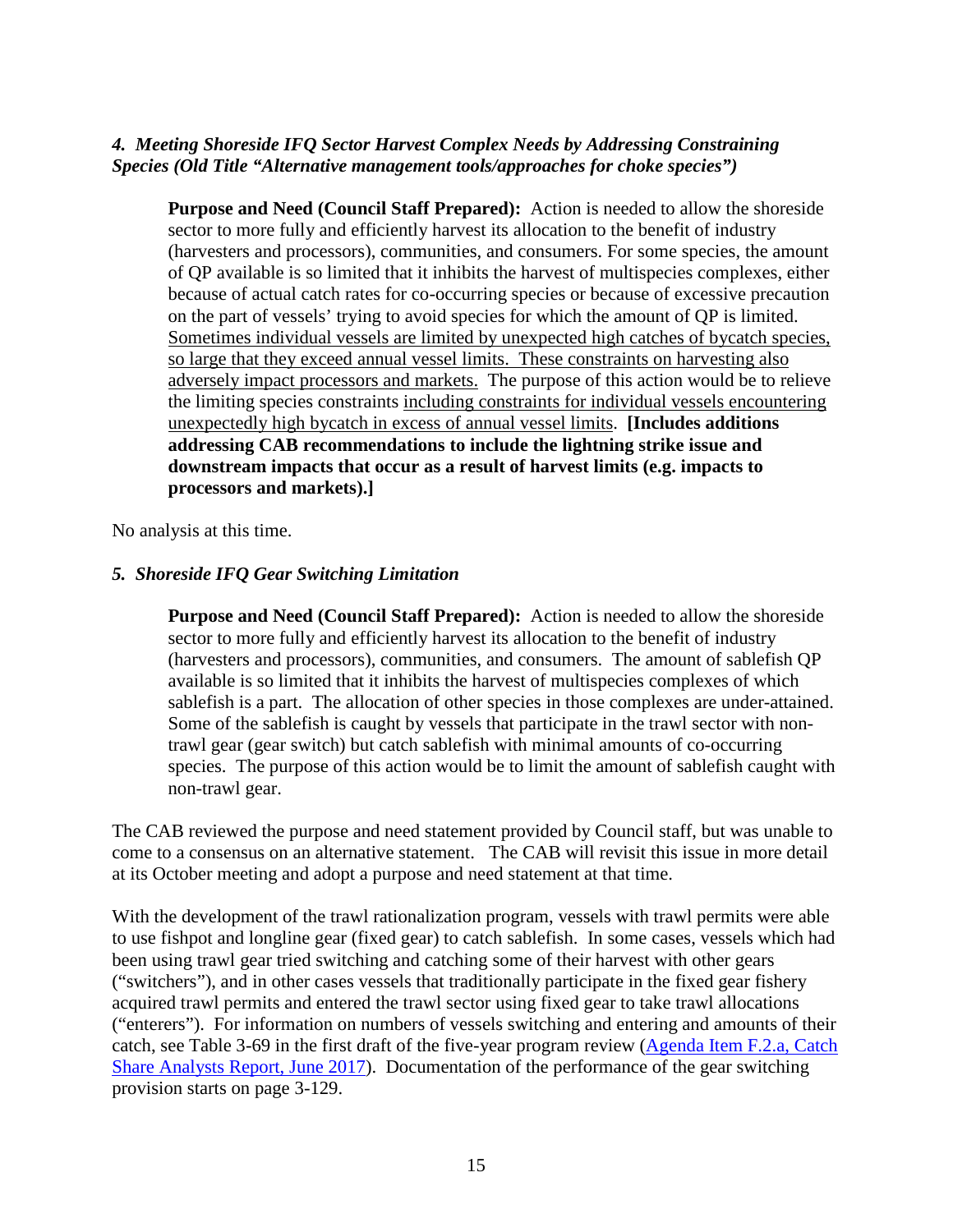Analyses requested and assessment of its production.

- Amounts of capital investment by sector results will be misleading because they cannot be disaggregated, and investments that occurred before a vessel entered the fishery may not be reflected.
- Assessment of the Steiner Holland Paper this paper is still in the peer review process.
- Evaluation of the expansion of gear switching, impacts on lease prices and economic stability of harvesters and process – some of this can be done next winter.
- Evaluation of impacts on stock productivity this analysis has been requested.

The Council also requested the assessment of an approach that would establish an amount of sablefish QS/QP that could only be used with trawl gear.

## <span id="page-15-0"></span>*6. Catcher-Processor Sector Accumulation Limits on Permit Ownership and Harvesting/Processing.*

**Purpose and Need (Council Staff Prepared):** Action is needed to ensure that limited access privilege holders in the catcher-processor sector do not acquire an excessive share of the total limited access privileges in the program, as required by Section 303(c)A(5)(D) of the Magnuson-Stevens Act. Accumulation of excessive shares and the associated market power can inhibit efficient market function and impacts other management objectives including those related to the distribution of benefits from the program. Amendment 20 established accumulation limits for other trawl sectors, but not for the catcher-processor sector. The purpose of this action would be to address for the catcher-processor sector the MSA mandate to ensure that program participants do not acquire excessive shares.

**Purpose and Need (CAB Recommendation):** *The CAB argues that Section 303(c)A(5)(D) does not apply because section 303(h) excludes pre-existing programs, and the catcher-processor sector co-op pre-existed the catch share program.*

Action alternatives for initial analysis:

1) no individual or entity may own or control more than four CP permits; and 2) no individual or entity owning a CP permit(s) may process more than 45 percent of the total CP sector whiting allocation.

The analysis will be challenged by confidentiality issues (not being able to display results for fewer than three entities).

## **List of Follow-on Actions Currently Under Consideration**

<span id="page-15-1"></span>The following is a list of follow-on actions being considered based on Council direction from its June 2017 meeting and the CAB report provided at this meeting. Also included is identification of some of the possible processes in which these actions might be considered (for many actions there may be multiple options, but only a single example is provided here). Table 8. List of follow-on actions under consideration.